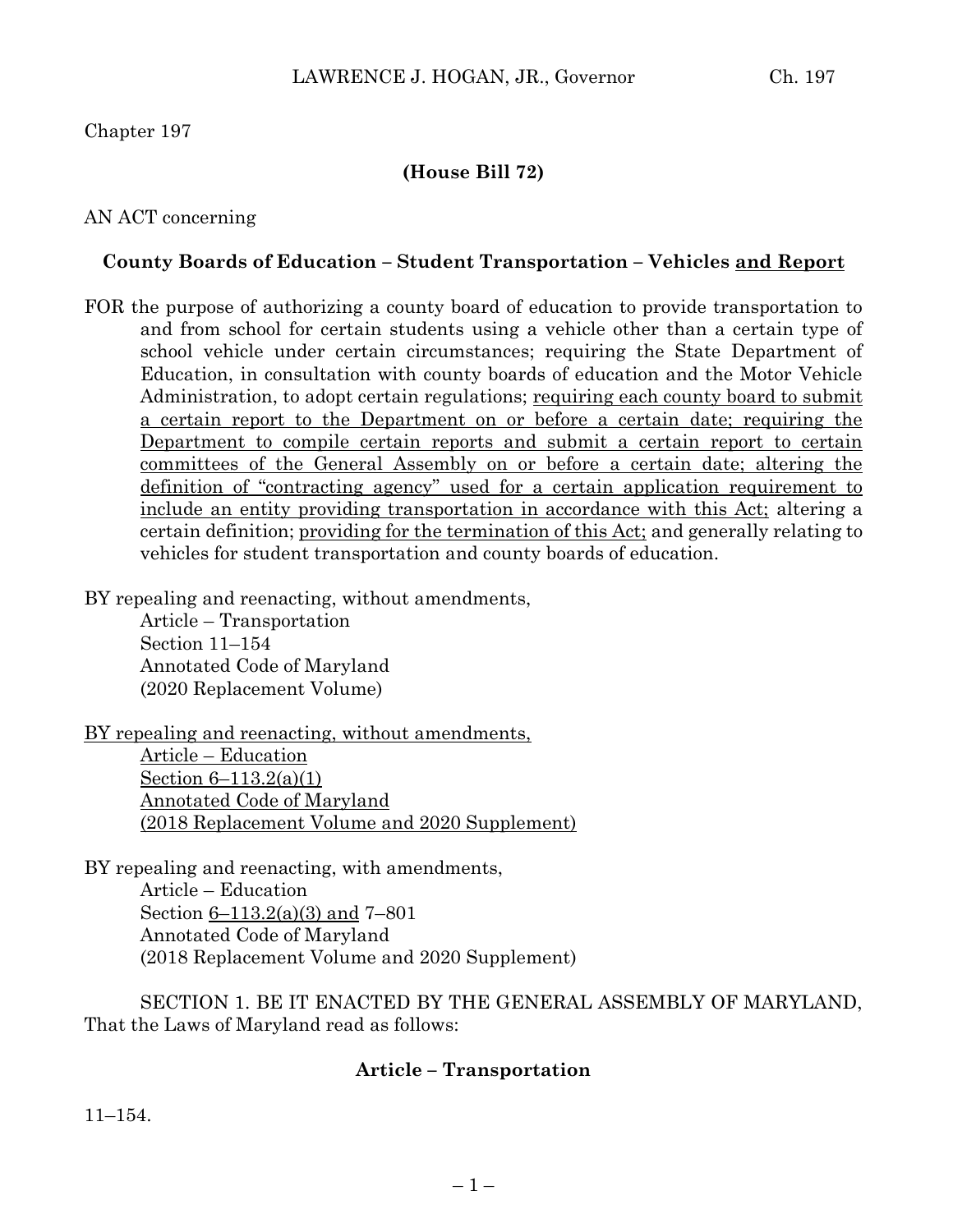(a) "School vehicle" means, except as provided in subsection (b) of this section, any motor vehicle that:

(1) Is used regularly for the exclusive transportation of children, students, or teachers for educational purposes or in connection with a school activity; and

- (2) Is:
	- (i) A Type I school vehicle, as defined in this subtitle;
	- (ii) A Type II school vehicle, as defined in this subtitle; or
	- (iii) A vehicle that:

1. Was originally titled in another state and used to transport children, students, or teachers for educational purposes or in connection with a school activity in that state;

2. Complies with regulations on transporting children enrolled in the federally funded Head Start Program adopted by the United States Department of Health and Human Services; and

3. Is used only for transporting children to and from a Head Start program.

(b) "School vehicle" does not include:

(1) A privately owned vehicle while it is carrying members of its owner's household and not operated for compensation; or

(2) A vehicle that is registered as a Class M (multipurpose) vehicle under § 13–937 of this article or a Class A (passenger) vehicle under § 13–912 of this article and used to transport children between one or more schools or licensed child care centers or to and from designated areas that are approved by the Administration if:

(i) The vehicle is designed for carrying 15 persons or less, including the driver;

(ii) The children are permitted to embark or exit the vehicle only at a school or child care center or a designated area approved by the Administration;

(iii) The owner has obtained vehicle liability insurance or other security as required by Title 17 of this article; and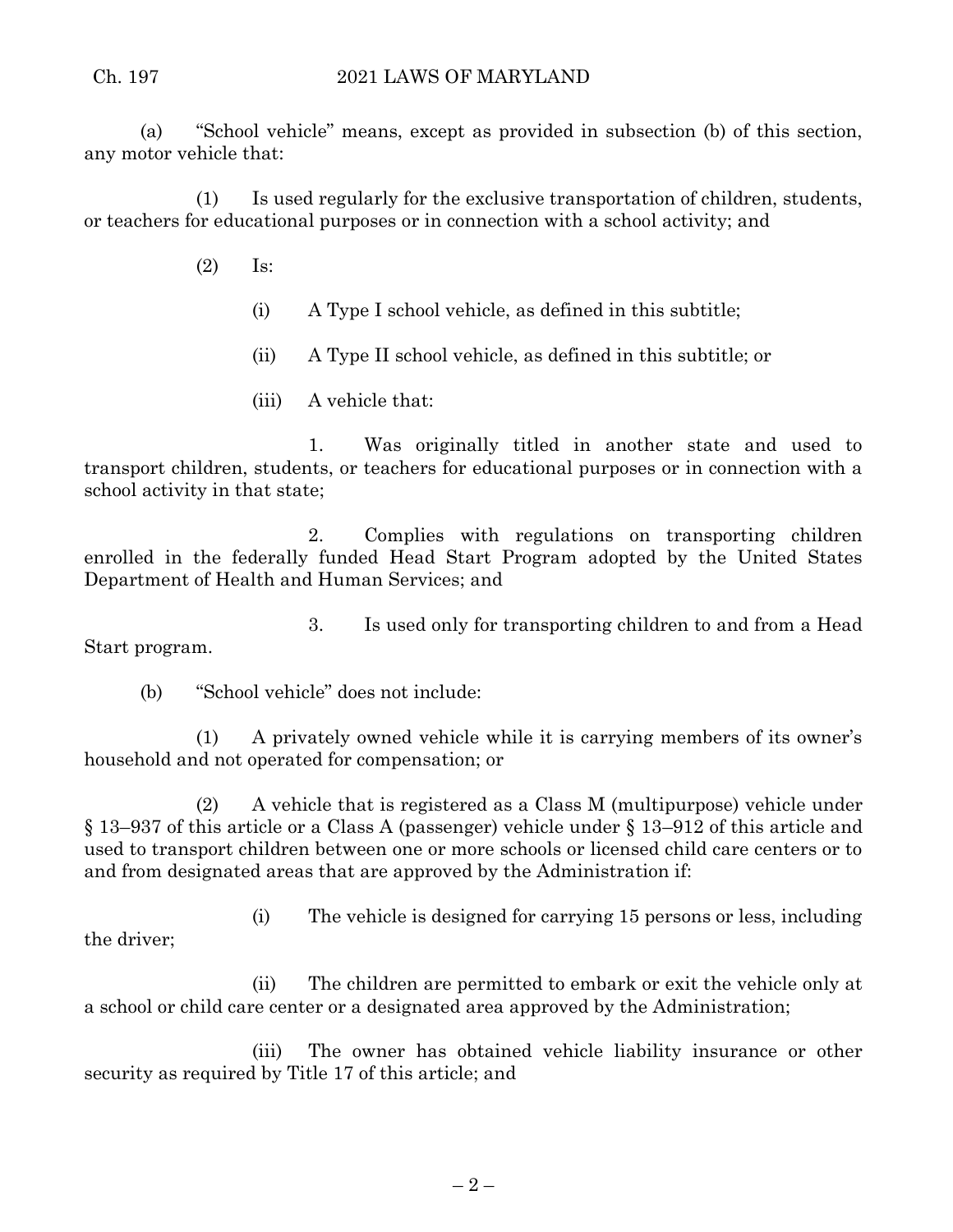(iv) The vehicle is equipped with proper seat belts or safety seats so as to permit each child to be secured in a seat belt or a safety seat as required by §§ 22–412.2 and 22–412.3 of this article.

## **Article – Education**

6–113.2.

(a) (1) In this section the following words have the meanings indicated.

(3) **(I)** "Contracting agency" means an entity that contracts with a county board or nonpublic school to provide a service to a school or the students of a school.

# **(II) "CONTRACTING AGENCY" INCLUDES AN ENTITY THAT PROVIDES TRANSPORTATION TO AND FROM A SCHOOL USING A VEHICLE OTHER THAN A TYPE I OR TYPE II SCHOOL VEHICLE, IN ACCORDANCE WITH § 7–801 OF THIS ARTICLE.**

7–801.

(a) (1) In this section the following words have the meanings indicated.

(2) **(I)** "Nonpublic school" means an elementary or secondary school **[**in Calvert County that does not receive State aid**] IN THE STATE THAT IS NOT PART OF THE PUBLIC ELEMENTARY AND SECONDARY EDUCATION SYSTEM OF THIS STATE**.

**(II) "NONPUBLIC SCHOOL" INCLUDES AN ELEMENTARY OR SECONDARY SCHOOL IN CALVERT COUNTY THAT DOES NOT RECEIVE STATE AID.**

(3) "Public school bus" includes any other conveyance used to transport students to a public school.

(b) (1) At its own expense, a county governing body may provide transportation for public school students in addition to the transportation provided by the State.

(2) In Montgomery County, a fee may not be charged for transporting public school students to school from their designated bus stop locations or from school to their designated bus stop locations.

**(C) (1) A COUNTY BOARD MAY PROVIDE TRANSPORTATION TO AND FROM SCHOOL USING A VEHICLE OTHER THAN A TYPE I OR TYPE II SCHOOL VEHICLE, AS DEFINED IN § 11–154 OF THE TRANSPORTATION ARTICLE, WHEN A SCHOOL VEHICLE CANNOT REASONABLY BE PROVIDED FOR THE FOLLOWING PUBLIC SCHOOL STUDENTS:**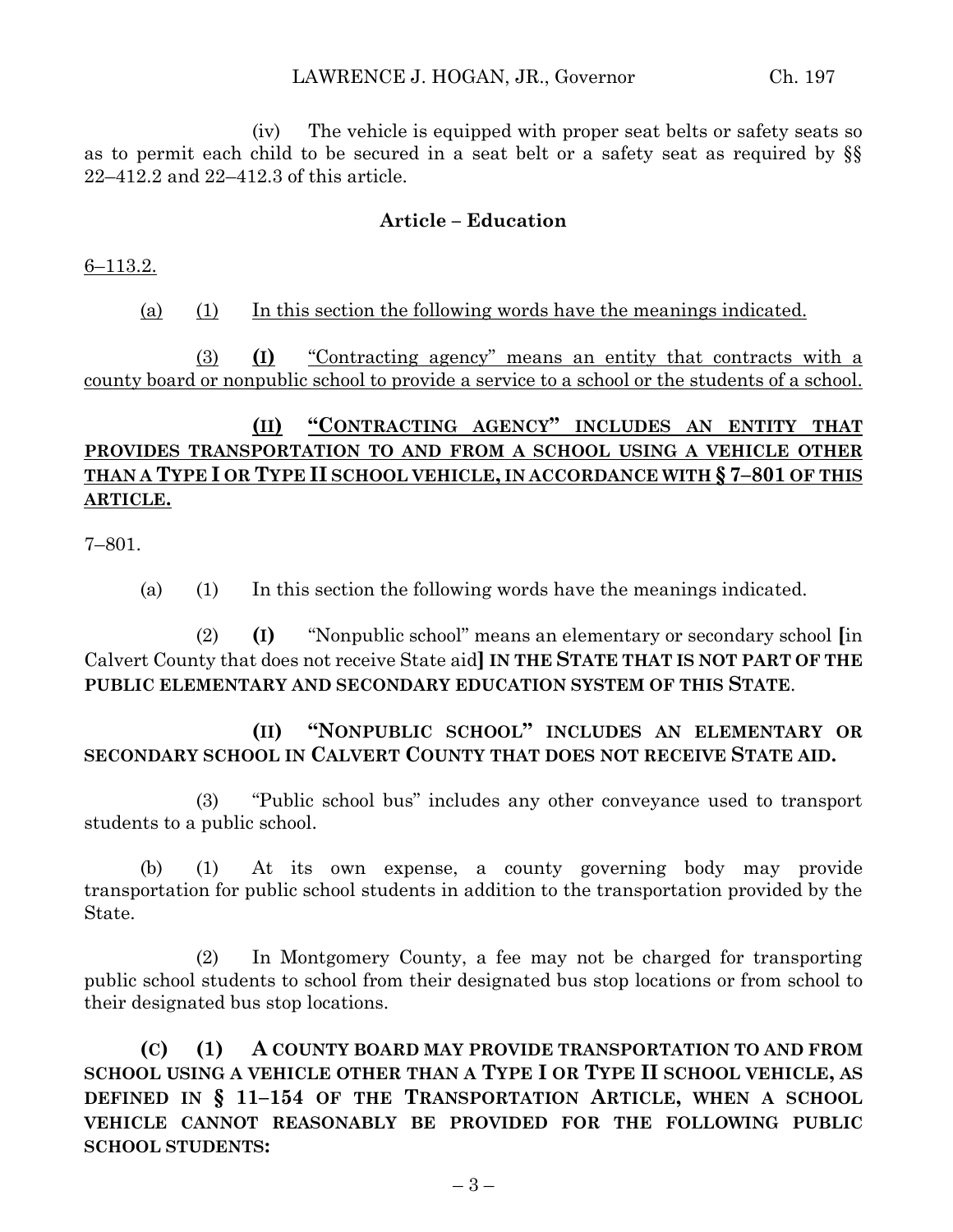- **(I) PRESCHOOL–AGE STUDENTS;**
- **(II) STUDENTS WITH DISABILITIES;**
- **(III) HOMELESS YOUTH;**
- **(IV) CHILDREN IN FOSTER CARE;**
- **(V) STUDENTS WITHOUT ACCESS TO SCHOOL BUSES;**
- **(VI) STUDENTS IN A NONPUBLIC SCHOOL PLACEMENT; OR**

**(VII) STUDENTS IN DUAL ENROLLMENT PROGRAMS, WORK PROGRAMS, OR OTHER EDUCATIONAL PROGRAMS BASED OFF THE SCHOOL CAMPUS.**

**(2) A COUNTY BOARD MAY PROVIDE TRANSPORTATION IN ACCORDANCE WITH THIS SUBSECTION TO A PARTICULAR STUDENT GROUP THAT IS NOT LISTED UNDER PARAGRAPH (1) OF THIS SUBSECTION THROUGH A WRITTEN DETERMINATION BY THE COUNTY BOARD.**

**(3) THE DEPARTMENT, IN CONSULTATION WITH COUNTY BOARDS AND THE MOTOR VEHICLE ADMINISTRATION, SHALL ADOPT REGULATIONS ESTABLISHING MINIMUM VEHICLE AND DRIVER SAFETY STANDARDS FOR TRANSPORTATION PROVIDED IN ACCORDANCE WITH THIS SUBSECTION.**

**[**(c)**] (D)** (1) Subject to the requirements of paragraph (2) of this subsection, in Calvert County the county board may provide transportation to and from school on a public school bus for a student who attends a nonpublic school.

(2) Transportation offered by the Calvert County Board under this section shall be offered to a student attending a nonpublic school:

(i) If there is sufficient capacity on the school bus;

(ii) If the student resides on, along, or near a public highway in the county on which a public school bus or conveyance operates;

(iii) If the student resides in the public school transportation district served by the public school bus;

(iv) Only on the routes, school days, and hours of transportation that coincide with the routes, school days, and hours of transportation for students attending public schools in the county; and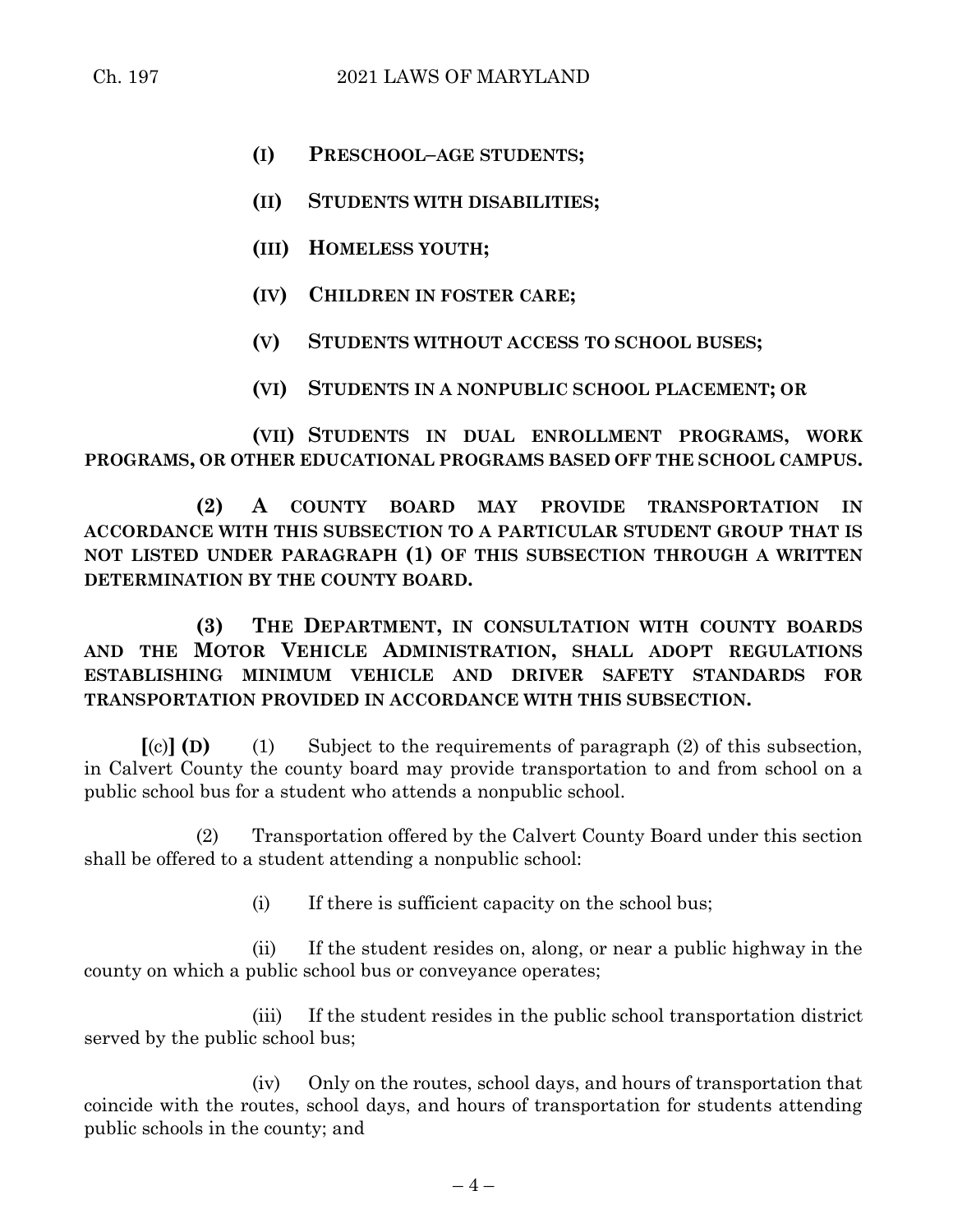(v) In the case of a student who attends a nonpublic school that is not on the public school bus route, only to the public school on the route which is nearest to the nonpublic school.

(3) The Calvert County Board is not responsible for the safety of any nonpublic school student who is transported on a public school bus under this subsection after the student is discharged from the public school bus, and the board may not be held liable in any civil action arising from an act or omission that occurs after the student is discharged from the public school bus.

### SECTION 2. AND BE IT FURTHER ENACTED, That:

(a) On or before September 1, 2025, each county board of education shall submit a report to the State Department of Education on the provision of student transportation to and from school using Type I or Type II school vehicles or other vehicles in accordance with  $\S$  7–801(c) of the Education Article as enacted under Section 1 of this Act for the  $\frac{5 \text{ + year}}{2024}$  7-year period from the 2018–2019 school year through the  $\frac{2022}{2024}$  2024–2025 school year, including:

- (1) the types of vehicles used and the owner of the vehicles;
- (2) the number of contractors used to provide transportation in:
	- (i) Type I or Type II school vehicles; and
	- (ii) other vehicles authorized under § 7–801(c) of the Education

## Article;

(3) the number of county transportation employees with benefits employed by the county board each year and whether these types of employees decreased as a result of the authority granted under § 7–801(c) of the Education Article; and

(4) the types of public school students transported in other vehicles under § 7–801(c) of the Education Article.

(b) On or before December 1, 2025, the State Department of Education shall compile the reports required under subsection (a) of this section and submit the report and a copy of the regulations adopted under § 7–801(c) of the Education Article as enacted by Section 1 of this Act to the Senate Education, Health, and Environmental Affairs Committee and the House Committee on Ways and Means, in accordance with § 2–1257 of the State Government Article.

SECTION  $\cong$  3. AND BE IT FURTHER ENACTED, That this Act shall take effect July 1, 2021. It shall remain effective for a period of 5 years and, at the end of June 30, 2026, this Act, with no further action required by the General Assembly, shall be abrogated and of no further force and effect.